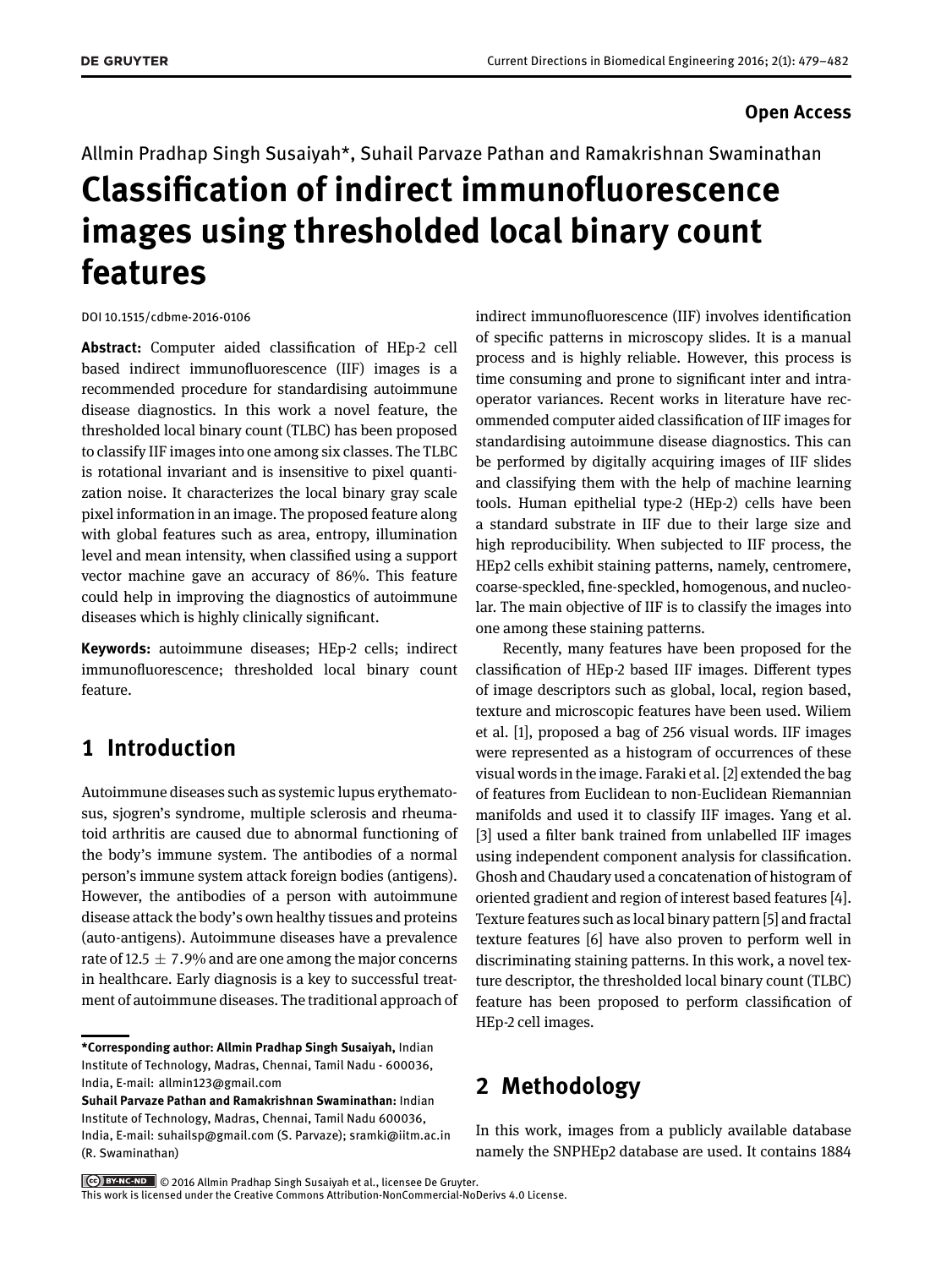images of all five staining pattern classes. The images also belong to positive and intermediate categories based on illumination intensities. The positive images are brighter compared to the intermediate images. The images on observation are found to be of low contrast and require pre-processing to improve it and reduce the difference in intensities between positive and intermediate images.

### **2.1 Pre-processing**

Pre-processing is performed using pixel normalisation (PN) technique (see eq 1). Where, *I* is the raw image, *IPN* is the pixel normalised image, *min*(*I*) is the smallest pixel value in the image and *max*(*I*) is the largest pixel value in the image.

$$
I_{PN} = \frac{I - min(I)}{max(I) - min(I)} \times 255
$$
 (1)

### **2.2 Segmentation**

The improvement in contrast due to pre-processing is helpful in segmentation. Multilevel Otsu thresholding [\[7\]](#page-3-7) is used to generate four levels of thresholds namely T1, T2, T3 and T4. Segmentation masks are generated using these thresholds on the pre-processed images. Validation is performed using Dice's coefficient, Jaccard index and accuracy on the generated masks against the ground truth mask provided in the dataset. The threshold with highest validation score is used to segment the images.

### **2.3 Feature extraction**

A concatenation of global features, a proposed local feature and a tuple depicting intensity category (positive  $=$  1, intermediate  $= 0$ ) is extracted and used for classification.

#### **2.3.1 Global features**

Image descriptors such as area, average intensity and entropy have been extracted to describe the global characteristics of the image [\[6\]](#page-3-6).

#### **2.3.2 Proposed local features**

The thresholded local binary count (TLBC) feature is a variant of the local binary count (LBC) feature [\[8\]](#page-3-8). For a  $3 \times 3$  window in an image, the corresponding TLBC is the number of surrounding pixels whose values greater than

<span id="page-1-0"></span>

**Figure 1:** Demonstration of TLBC extraction against LBC extraction.

the center pixel by more than the noise threshold constant *τ* (see eq 2 and 3). The extraction of TLBC for  $τ = 2$  is demonstrated (see [Figure 1\)](#page-1-0).

The TLBC characterizes the local binary gray scale pixel information in an image and is rotational invariant. However, unlike LBC, the TLBC is insensitive to pixel quantization noise. The noise threshold constant *τ* is used to specify the level of pixel variations to eliminate as noise. when *τ* becomes 0, the TLBC becomes equivalent to LBC [\[8\]](#page-3-8).

$$
TLBC = \sum_{i=1}^{8} f(P_i - P_c)
$$
 (2)

$$
f(x) = \begin{cases} 1, & x > \tau \\ 0, & \text{otherwise} \end{cases}
$$
 (3)

Where, *P<sup>i</sup>* denotes the *i*th pixel surrounding the center pixel  $P_c$  in a 3  $\times$  3 window. The TLBC is calculated for every possible  $3 \times 3$  windows in the image. The probability distribution of all TLBC's of an image is called TLBC feature. This feature contains nine elements each corresponding to the occurrence of TLBC values of 0 to 8.

### **2.4 Classification**

In-order to optimize the value of *τ*, separate sets of features were extracted by varying its values from 0 to 10. The dimension of extracted features is 13 and is further reduced to six using principle component analysis. Subsequently, the features are classified using support vector machine with a radial basis kernel. Ten-fold cross-validation is performed and average classification accuracies are obtained.

# **3 Results**

Representative images from the SNPHEp2 dataset [\[9\]](#page-3-9) are presented (see [Figures 2](#page-2-0) and [3\)](#page-2-1). Through visual inspection,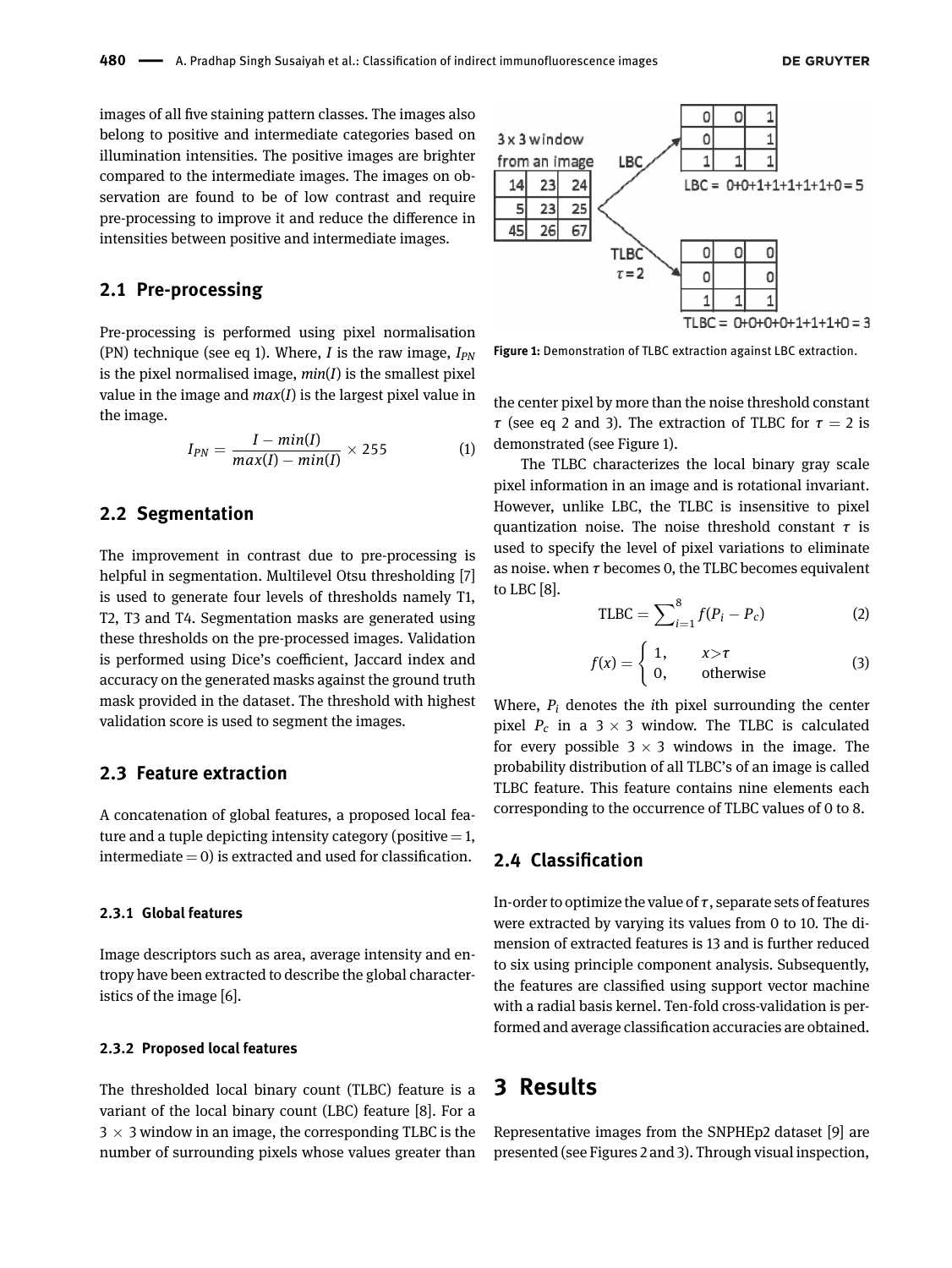<span id="page-2-0"></span>

**Figure 2:** Representative positive-illumination IIF images used in this study. (A) centromere, (B) coarse-speckled, (C) fine-speckled, (D) homogenous and (E) nucleolar [\[9\]](#page-3-9).

<span id="page-2-1"></span>

**Figure 3:** Representative intermediate-illumination IIF images used in this study. (A) centromere, (B) coarse-speckled, (C) fine-speckled, (D) homogenous and (E) nucleolar [\[9\]](#page-3-9).

it can be inferred that, except the centromere, coarsespeckled and fine-speckled images of positive illumination, images are of low contrast and require preprocessing. It can also be inferred that the images are of different shape and size. It can be observed that centromere images have bright spots over a light background. The spots are of different size and numbers for different images. The coarse-speckled images have bright spots on a dense background. The fine-speckled class of images have very fine spots on dense background. The homogenous images have medium dense nucleoplasm with large dark spots. The nucleolar images have large bright spots on a dark background.

Pre-processing using PN has been performed (see [Figures 4](#page-2-2) and [5\)](#page-2-3). It is observed that PN increases image contrast and reduces the difference in contrast between positive and intermediate images. The images

<span id="page-2-2"></span>



<span id="page-2-3"></span>

**Figure 5:** Representative PN enhanced intermediate-illumination IIF images used in this study. (A) centromere, (B) coarse-speckled, (C) fine-speckled, (D) homogenous and (E) nucleolar.

pre-processed using above method are segmented using four multilevel Otsu thresholds. Comparison between the thresholds (T1, T2, T3 and T4) is performed using Dice's coefficient, Jaccard Index and accuracy metrics (see [Figure 6A and B\)](#page-2-4). It is observed that threshold T1 performs well in segmenting the regions of interest than other thresholds. TLBC features are extracted from T1 segmented images and classified using SVM classifier by varying *τ* (see [Figure 7\)](#page-3-10). It is observed that when  $\tau = 0$ , the TLBC becomes LBC and the classification accuracy is 84.5%. The classification accuracy reaches a maximum of 86% at a *τ* value of 2. It is observed that the classification accuracy decreases with a further increase in *τ*. The accuracy reaches a constant value of 84.7 at a *τ* range of 4–6. It is seen that a further increase in *τ* causes a decrease in accuracy. The confusion matrix for the highest classification accuracy

<span id="page-2-4"></span>

**Figure 6:** Comparison of segmentation performance among different multi Otsu threshold levels T1-T2 using (A) dice's coefficient, (B) jaccard index (C) accuracy metrics.